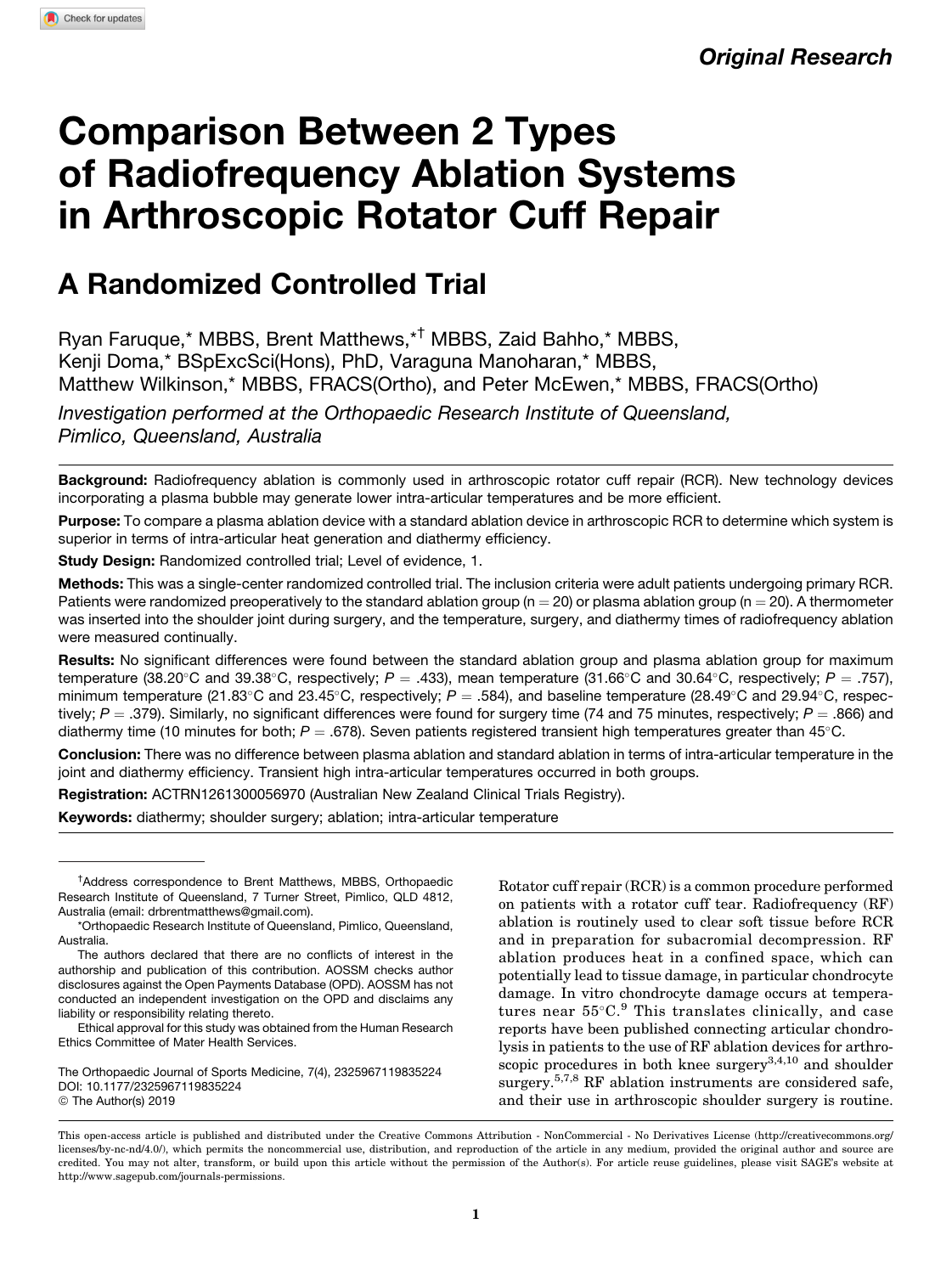Recent advances include devices that incorporate a plasma bubble that theoretically allows for more efficient debridement and reduced heat transmission to the joint fluid and surrounding tissue. A previous in vivo study found no difference between the 2 ablation techniques in the knee joint during arthroscopic anterior cruciate ligament reconstruction  $(ACLR).$ <sup>11</sup> The shoulder, however, has a smaller articular volume than the knee, and the effect of RF in the context of RCR may not be the same as in ACLR.

The purpose of our study was to compare a plasma ablation device with a standard ablation device in shoulder RCR and determine which system is superior in terms of intraarticular heat generation and diathermy efficiency. We hypothesized that with the plasma ablation system, the plasma bubble would result in lower intra-articular temperatures and reduced diathermy times.

#### METHODS

Institutional ethics committee approval was obtained before commencement of the study, and the trial was registered with the country of origin's clinical trials registry. A summary of the study is outlined in the CONSORT (Consolidated Standards of Reporting Trials) flow diagram in Figure 1.

A single-center, double-blinded prospective randomized controlled trial was conducted. Inclusion criteria were patients undergoing arthroscopic RCR aged between 18 and 70 years; both men and women were included. Patients were excluded if they were younger than 18 years or were unable to attend the 6-month follow-up visit. All surgical procedures were performed by the 2 senior authors (P.M., M.W.), who are fellowship-trained consultant orthopaedic surgeons with 25 years' combined experience in shoulder surgery. Upon recruitment, patients were randomly assigned to either the standard RF ablation group, utilizing the Stryker Endoscopy Radio Frequency Ablation System (SERFAS) probe (Stryker), or the plasma RF ablation group, utilizing the Super Turbovac 90 RF Wand IFS system (ArthroCare). The research assistant used a computer program to generate a random number list. Patients were blinded throughout, and the surgeon was blinded until immediately before the activation of the RF device; at this time, the device was opened, introduced to the sterile field, and used in the usual manner.

All patients were positioned in the lateral decubitus position with the arm in traction. Standard posterior and lateral portals were established, and a temperature probe (fiber optic temperature sensor [STB probe (part No. SQ10939 L)]; LumaSense Technologies) was inserted under vision into the glenohumeral joint from the posteroinferior direction. The probe was connected to a Luxtron 812 thermometer (LumaSense Technologies). The probe was positioned so that it was as close to the working area of the RF ablation probe as possible without interfering with the arthroscopic instrumentation. The probe was then connected to a computer-running Luxtron TrueTemp (version 2.0.0; LumaSense Technologies), and the temperature was recorded in real time every 0.5 seconds. During the procedure, normal saline at room temperature was used to irrigate the joint. The operating room temperature was set to 21°C. Fluid flow and delivery were achieved via a gravity-fed system using two 3-L bags elevated to 1.85 m or a pressure-regulated electric pump . The pump pressure was varied by the surgeon during the procedure to achieve adequate visualization. The pressure ranged between 35 and 60 mm Hg. This was true for both patient groups. The ablation devices were attached to low suction or free drainage according to surgeon preference.

The plasma RF ablation device has a built-in thermometer, which was set to activate an audible alarm at 45°C. The ablation devices have specific alarms that sound when being used. The start and stop times of these alarms were monitored and recorded by a research assistant using a stopwatch. The temperature probe was removed at the end before skin closure.

Interval data–type definitions previously published by Matthews et  $al<sup>11</sup>$  were used and are as follows. The total diathermy time was defined as the total duration of active RF ablation within the intra-articular space during the procedure, calculated by the sum of all individual diathermy applications. The total temperature time was defined as the total duration for which the temperature probe was actively recording the temperature during the procedure. The total surgery time was defined as the time from knife to skin until the completion of wound closure. A port was defined as a stab incision to the skin for the passage of instruments, an accessory outflow portal, or the arthroscope; the number of ports was recorded.

All patients were evaluated in the surgeon's office at 6 months postoperatively.

#### Statistical Analysis

To facilitate sample size calculations, we used a previous study by Barker et al<sup>1</sup> that demonstrated a mean temperature of 32-C during arthroscopic measurements and a minimum increase to  $40^{\circ}$ C (mean difference of 8 $^{\circ}$ C). This value was chosen, as  $40^{\circ}\mathrm{C}$  to  $45^{\circ}\mathrm{C}$  is a safe zone according to Barker et al.<sup>1</sup> We expected approximately equal standard deviations of 9°C in both groups; this was demonstrated by McKeon et al.<sup>12</sup> An a priori calculation was performed based on the magnitude of differences reported by Barker et al,<sup>1</sup> with an anticipated effect size of 0.5, an  $\alpha$ level of 0.05, and a power of 0.8 (G\*Power 3.1.9.2; Heinrich-Heine-Universität Düsseldorf) for differences between 2 measures. The sample size was based on 2 groups (standard ablation and plasma ablation). According to these effects, a total sample size of 40 was required. The averages and measure of spread of the data are represented as means and standard deviations. The means were compared using the Student  $t$  test, with a level of significance established above .05. To determine the magnitude of differences between the 2 groups for all dependent variables, the effect size (Cohen  $d$ ) was calculated, with 0.2, 0.5, and 0.8 classified as small, moderate, and large, respectively.<sup>2</sup> All statistical analyses were conducted with SPSS software (v 20; IBM Corp).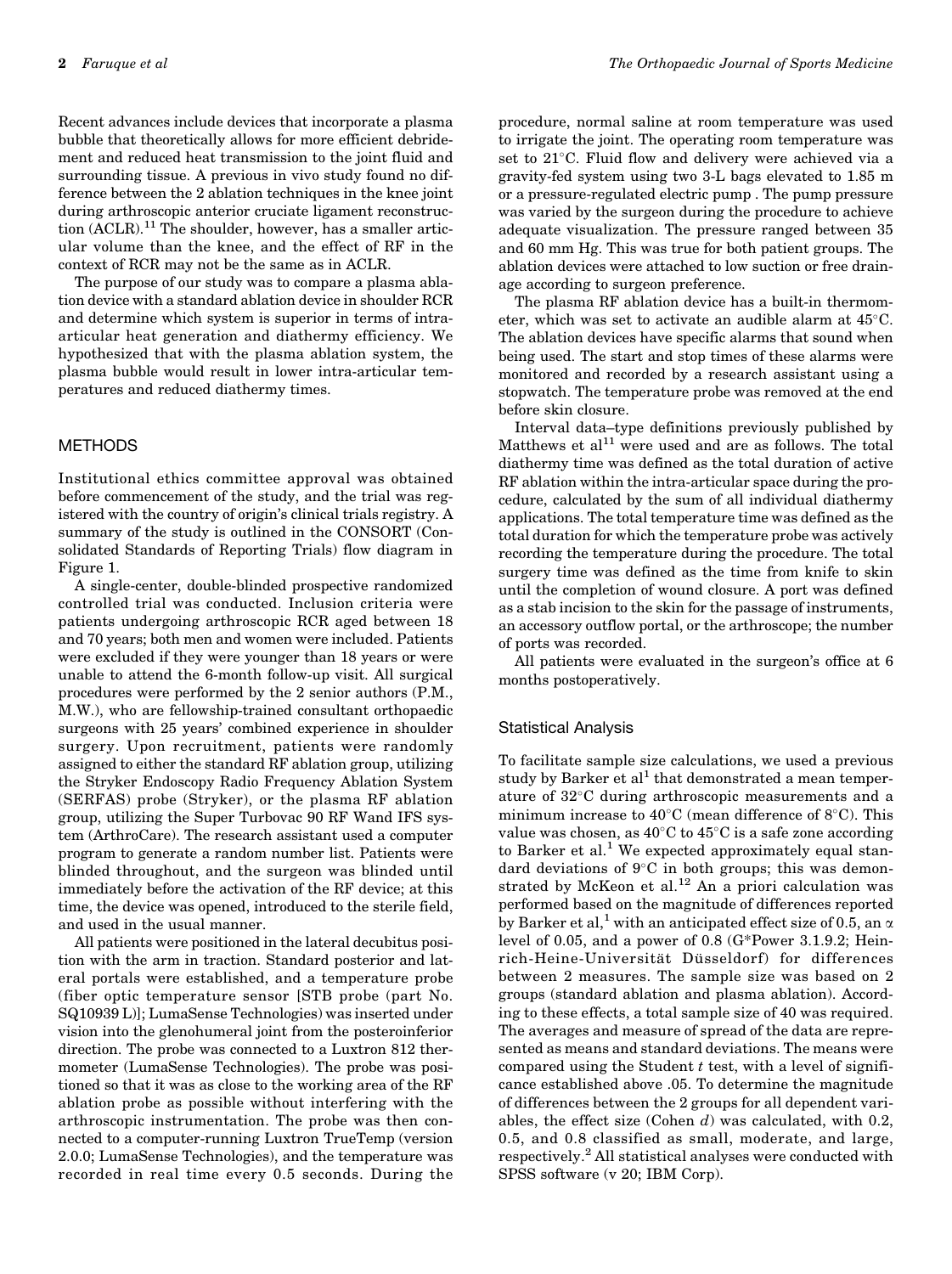

Figure 1. CONSORT (Consolidated Standards of Reporting Trials) flow diagram.

# **RESULTS**

The trial was conducted between January 2014 and December 2016. A total of 44 patients were recruited. Three were excluded because of probe malfunction/breakage or computer system failure intraoperatively. One patient was excluded because the data file was unrecoverable. Of the remaining patients, 20 were randomized to the standard ablation group, and 20 were randomized to the plasma ablation group. There was no significant difference between the 2 groups in terms of surgery time, number of ports, diathermy time, or temperatures recorded by the probe (P > .05 for all) (Table 1). Furthermore, the magnitude of interindividual differences of all dependent measures was small, with effect size calculations ranging from 0.00 to 0.42 (Table 1). When the plasma ablation device alarm sounded, the intra-articular temperature was checked against realtime data on the Luxtron thermometer; the temperature was never greater than  $45^{\circ}$ C at that time. A graphical representation of the mean, range, baseline, mean change from baseline, and maximum change from baseline can be seen

TABLE 1 Coefficient of Variation Between the 2 Groups<sup> $a$ </sup>

|                                 | Standard          | Plasma            | P<br>Value | Effect.<br>Size |
|---------------------------------|-------------------|-------------------|------------|-----------------|
| No. of ports                    | $4.85 \pm 1.04$   | $5.25 \pm 1.25$   | .674       | 0.35            |
| Pressure, mm Hg                 | $37.00 \pm 3.77$  | $38.25 \pm 6.13$  | .502       | 0.25            |
| Surgery time, min               | $74 \pm 20$       | $75 \pm 19$       | .866       | 0.05            |
| Temperature time.<br>min        | $59 \pm 23$       | $59 \pm 19$       | .530       | 0.00            |
| Diathermy time, min             | $10 \pm 5$        | $10 \pm 6$        | .678       | 0.00            |
| Temperature, °C                 |                   |                   |            |                 |
| Mean                            | $31.66 \pm 2.47$  | $30.64 \pm 2.63$  | .757       | 0.40            |
| Minimum                         | $21.83 \pm 8.86$  | $23.45 \pm 6.09$  | .584       | 0.22            |
| Maximum                         | $38.20 \pm 10.00$ | $39.38 \pm 12.10$ | .433       | 0.11            |
| <b>Baseline</b>                 | $28.49 \pm 3.88$  | $29.94 \pm 3.06$  | .379       | 0.42            |
| Mean change from<br>baseline    | $3.17 \pm 0.64$   | $3.06 \pm 0.73$   | .638       | 0.16            |
| Maximum change<br>from baseline | $9.83 \pm 9.23$   | $9.41 \pm 12.96$  | .630       | 0.04            |

a Data are shown as mean ± SD.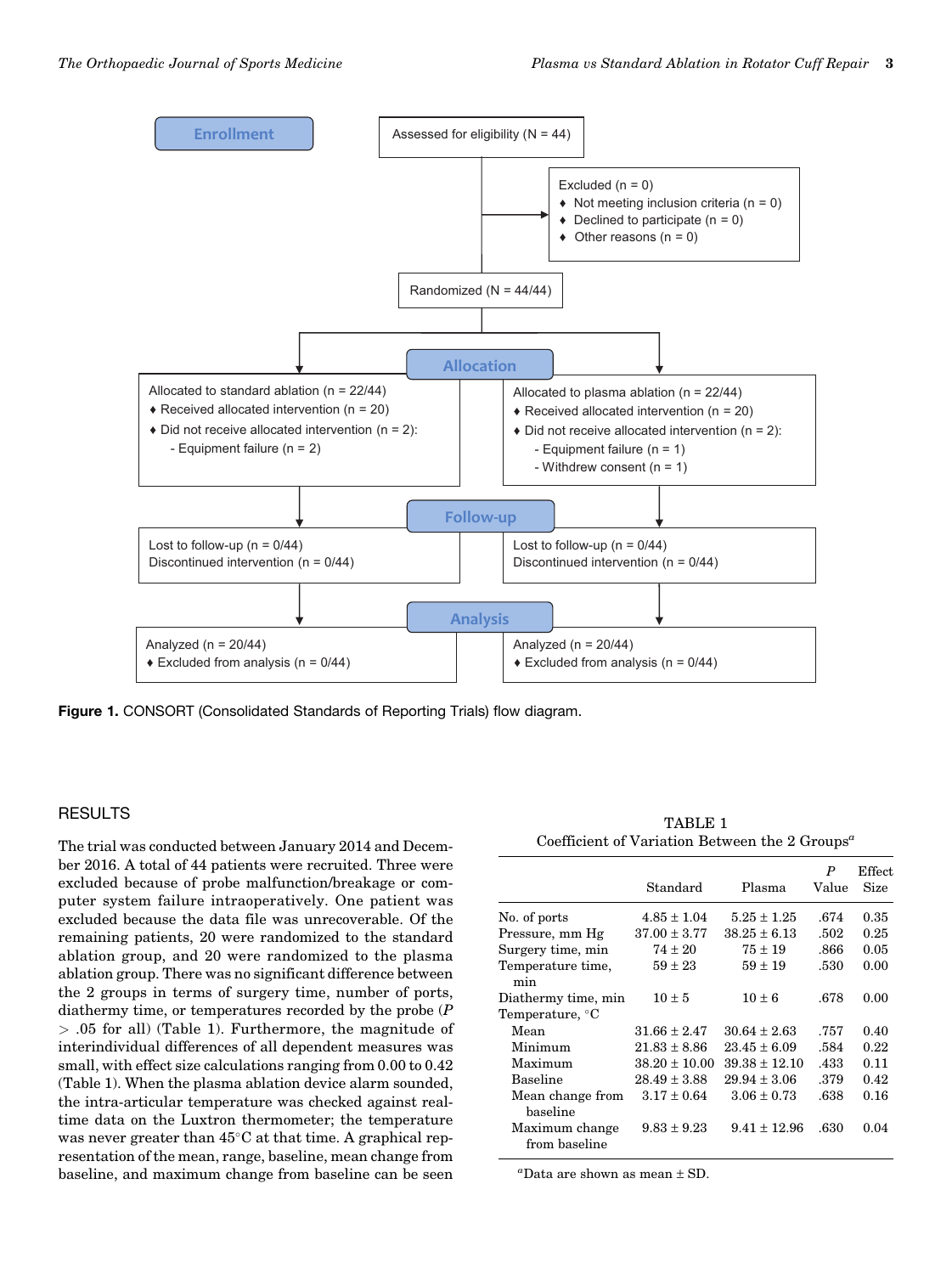

Figure 2. Comparison of mean temperatures in the standard and plasma ablation groups.

in Figure 2. The mean maximum temperatures recorded were  $38.20^{\circ}\text{C} \pm 10.00^{\circ}\text{C}$  and  $39.38^{\circ}\text{C} \pm 12.10^{\circ}\text{C}$  (P = .433) in the standard ablation and plasma groups, respectively.

More concerning, 3 patients in the plasma ablation group recorded temperatures higher than  $45^{\circ}$ C (52.3 $^{\circ}$ C,  $62.7^{\circ}$ C, and  $77.7^{\circ}$ C); however, the alarm did not sound, and there were only 2 recordings of these temperatures (ie, 0.5-second intervals  $\times$  2). In the standard ablation group, 4 patients recorded temperatures above 45-C  $(54.1^{\circ} \text{C}, 51.7^{\circ} \text{C}, 49.0^{\circ} \text{C}, \text{ and } 66.5^{\circ} \text{C}).$  During the study, a probe had to be changed because of malfunctioning. The cases with concerning high temperature readings were analyzed closely and temperatures plotted over the entire length of the surgical procedure of these patients. These temperature spikes were transient, lasting less than 0.2 seconds (Appendix Figures A1 and A2). One patient in the plasma ablation group (patient 2) demonstrated persistent temperatures approaching 40°C early in the procedure, which normalized in the middle of surgery.

No patient reported symptoms of or demonstrated signs of significant chondrolysis on clinical review at 6 months.

## **DISCUSSION**

Our study demonstrated no significant difference between the standard RF ablation device and plasma RF ablation device in terms of intra-articular temperature or diathermy efficiency. This is consistent with previously published comparisons in arthroscopic surgery.6,11

Of concern, we detected temperatures greater than 45-C; this had not previously occurred in a similar study on ACLR. These high temperatures were transient, lasting less than a few seconds. They may represent the diathermy tip being in close proximity to the temperature probe during activation. While this was not observed in the ACLR study, it can be explained by the smaller size of the shoulder joint and the tighter structures in the shoulder compared with the knee joint, thus leading to a smaller volume of irrigation fluid for the heat to dissipate into along with a probe forced into closer proximity to the RF ablation device.

Matthews et  $al<sup>11</sup>$  performed a complex statistical analysis in a similar study and found that the mean intra-articular temperature correlated closely with the maximum temperature in the joint, a similar finding to that observed by Barker et al.<sup>1</sup> In this study, we opted for a simple statistical analysis to make the data more intuitive for the reader. While instances of catastrophic chondrolysis have been published in case reports and previous studies,  $7-10,13$ no instances of chondrolysis were detected in the current study, despite high transient temperatures. These temperature spikes most likely reflected proximity to the active probe tip, as noted by Good et al.<sup>6</sup>

There is no convincing evidence to support the routine use of an intra-articular temperature probe in RCR; in the setting of an intact rotator cuff in which the potential space is smaller, this may theoretically contribute to increased working temperatures. When the rotator cuff is intact, it may shield the intra-articular chondrocytes from the heat generated during ablation, helping to protect against chondrolysis; this is an area that could be investigated further. Huynh et al<sup>7</sup> examined the temperature of the subacromial space in vivo, comparing 2 types of RF ablation systems, and found that at no point during the 13 cases did a 50 second application of the devices lead to a temperature above the safe working limit of  $45^{\circ}$ C.

#### Limitations

In an otherwise well-designed study, we concede that we did not standardize or measure fluid irrigation pressure intraoperatively, nor did we control the number of ports; however, bias as a result of design was minimized by randomization and reflects real practice. Our study only investigated 2 RF ablation devices; there is scope to perform this simple study on other RF ablation systems and on other joints. Our study used only 1 temperature probe in the posterior lateral aspect of the glenohumeral joint. An improved study design would use multiple temperature probes spread out through the joint so that high temperature readings could be correlated between probes, although at an increased risk of probe entanglement and damage.

### **CONCLUSION**

Plasma ablation and standard ablation devices are comparable in terms of their effect on intra-articular temperature and diathermy efficiency. Transient high temperatures can occur during the use of these devices in arthroscopic RCR.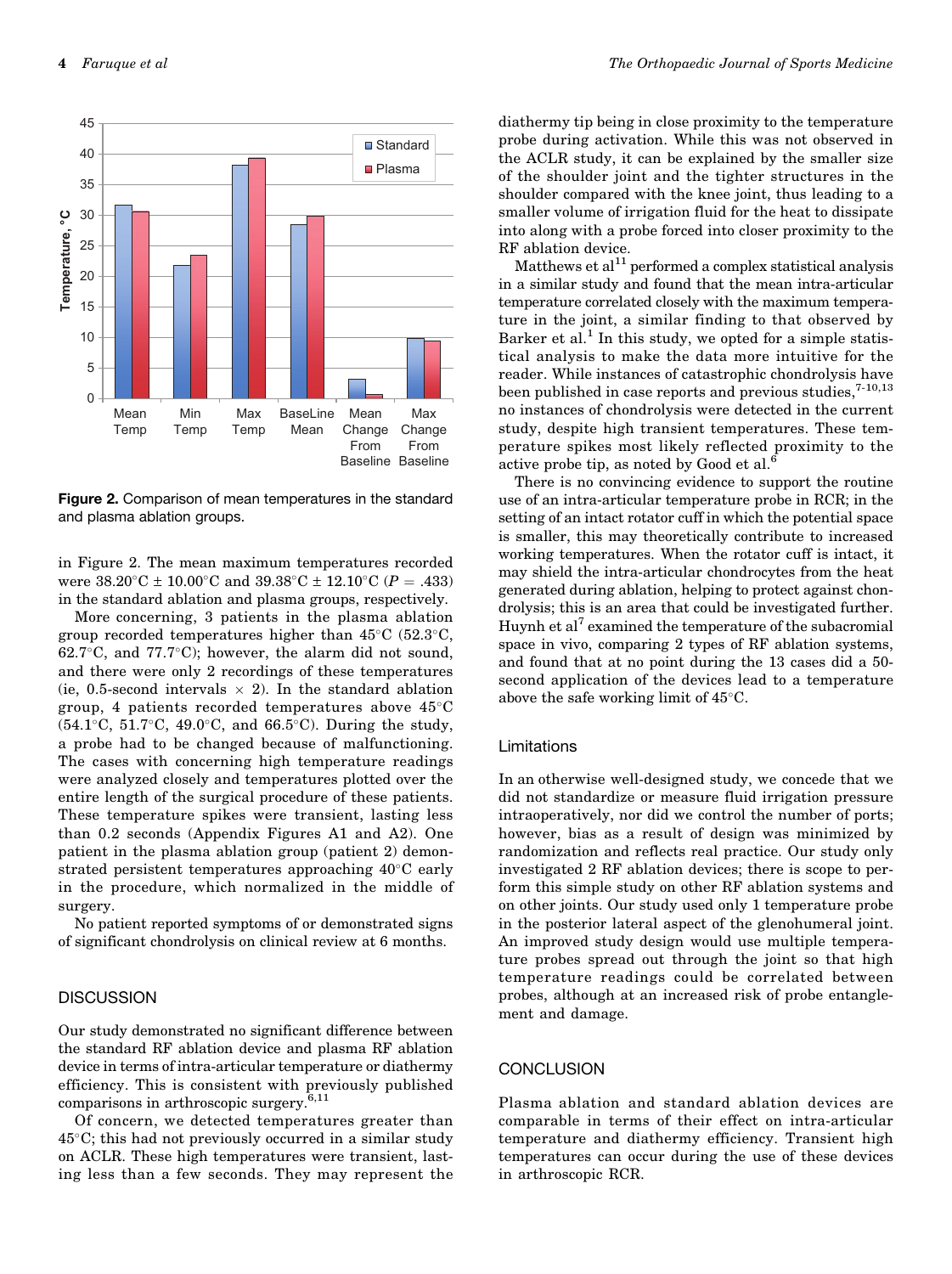# **REFERENCES**

- 1. Barker SL, Johnstone AJ, Kumar K. In vivo temperature measurement in the subacromial bursa during arthroscopic subacromial decompression. J Shoulder Elbow Surg. 2012;21(6):804-807.
- 2. Cohen J, ed. Statistical Power Analysis for the Behavioural Sciences. 2nd ed. Hillsdale, New Jersey: Lawrence Erlbaum Associates; 1988.
- 3. Edwards RB, Lu Y, Rodriguez E, Markel MD. Thermometric determination of cartilage matrix temperatures during thermal chondroplasty: comparison of bipolar and monopolar radiofrequency devices. Arthroscopy. 2002;18(4):339-346.
- 4. Enochson L, Sönnergren HH, Mandalia VI, Lindahl A. Bipolar radiofrequency plasma ablation induces proliferation and alters cytokine expression in human articular cartilage chondrocytes. Arthroscopy. 2012;28(9):1275-1282.
- 5. Ficklscherer A, Loitsch T, Serr M, et al. Does footprint preparation influence tendon-to-bone healing after rotator cuff repair in an animal model? Arthroscopy. 2014;30(2):188-194.
- 6. Good CR, Shindle MK, Kelly BT, Wanich T, Warren RF. Glenohumeral chondrolysis after shoulder arthroscopy with thermal capsulorrhaphy. Arthroscopy. 2007;23(7):797.
- 7. Huynh V, Barbier O, Bajard X, Bouchard A, Ollat D, Verier G. Subacromial temperature profile during bipolar radiofrequency use in

shoulder arthroscopy: comparison of Coblation® vs. VAPR®. Orthop Traumatol Surg Res. 2017;103(4):489-491.

- 8. Jerosch J, Aldawoudy A. Chrondrolysis of the glenohumeral joint following arthroscopic capsular release for adhesive capsulitis: a case report. Knee Surg Sports Traumatol Arthrosc. 2007;15(3): 292-294.
- 9. Kaplan LD, Ionescu D, Ernsthausen JM, Bradley JP, Fu FH, Farkas DL. Temperature requirements for altering the morphology of osteoarthritic and nonarthritic articular cartilage: in vitro thermal alteration of articular cartilage. Am J Sports Med. 2004;32:688-692.
- 10. Lee CH, Ha CW. Rapid chondrolysis of knee joint after arthroscopy using radiofrequency device [in Korean]. Korean Orthop Assoc. 2011; 46(1):88-94.
- 11. Matthews B, Wilkinson M, McEwen P, et al. In vivo arthroscopic temperatures: a comparison between 2 types of radiofrequency ablation systems in arthroscopic anterior cruciate ligament reconstruction. A randomized controlled trial. Arthroscopy. 2017;33(1):165-172.
- 12. McKeon B, Baltz MS, Curtis A, Scheller A. Fluid temperatures during radiofrequency use in shoulder arthroscopy: a cadaveric study. J Shoulder Elbow Surg. 2007;16(1):107-111.
- 13. Zoric BB, Horn N, Braun S, Millett PJ. Factors influencing intraarticular fluid temperature profiles with radiofrequency ablation. J Bone Joint Surg Am. 2009;91:2448-2454.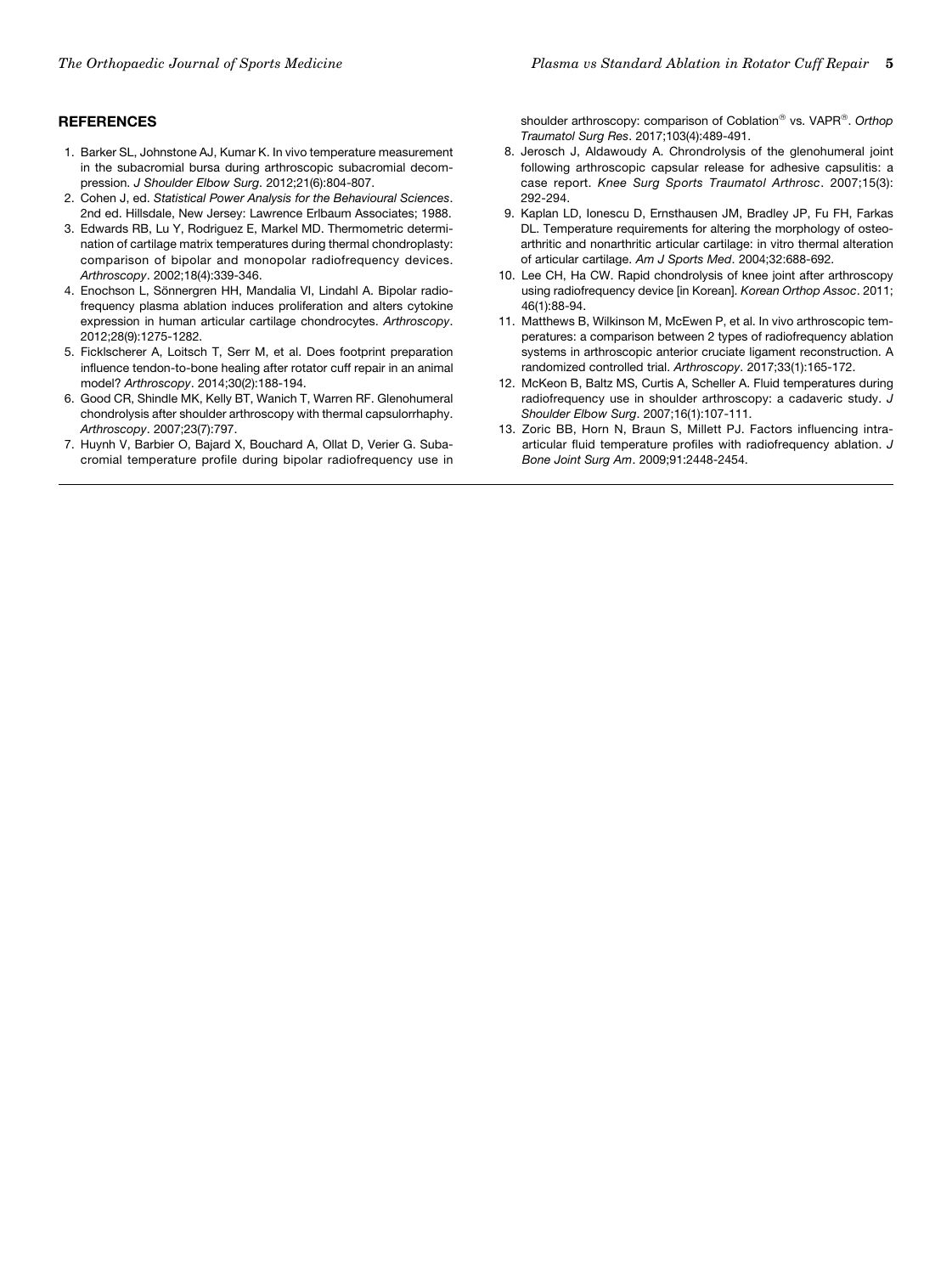



Figure A1. Temperature recordings that exceeded  $45^{\circ}$ C in the plasma ablation group (3 patients).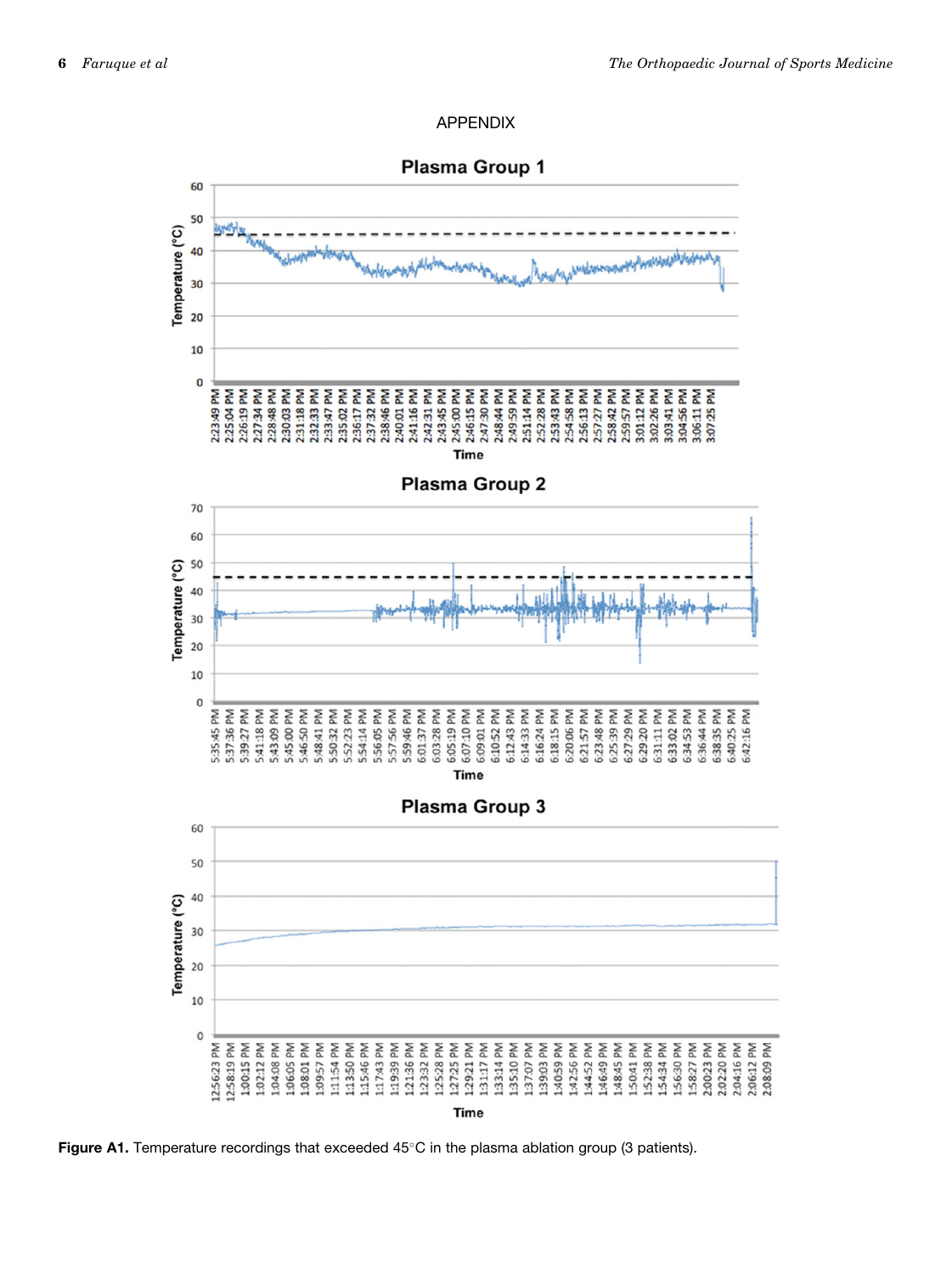

Figure A2. Temperature recordings that exceeded  $45^{\circ}$ C in the standard ablation group (4 patients).